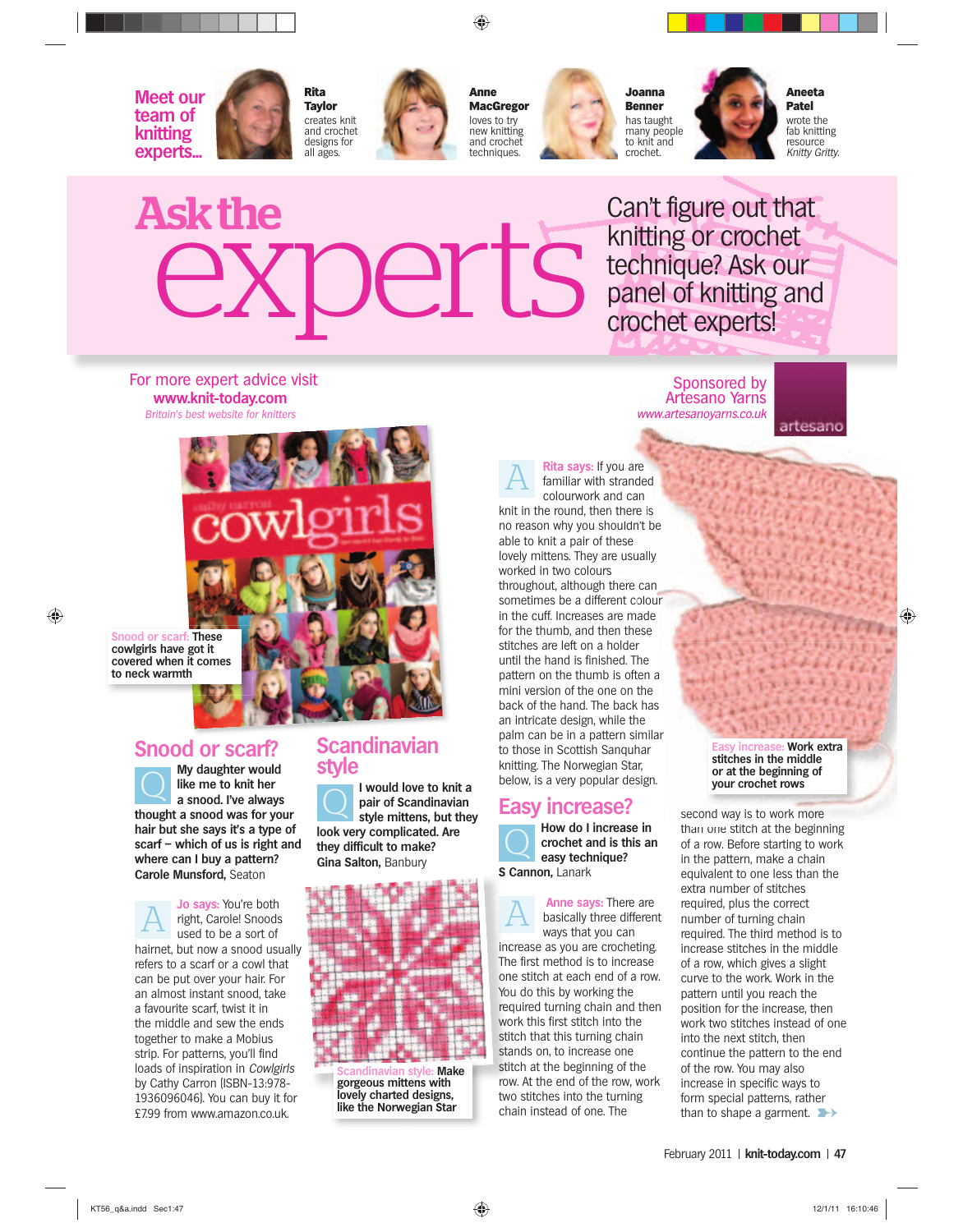◈

# **Your** questions answered



**Definition, please?**<br> **In your yarn reviews Q** In your yarn reviews<br> **Q** I have seen quite a<br> **Formulary** few mentions of stitc **I have seen quite a few mentions of stitch definition. Please can you tell me what this means? Val Cantor,** Sheffield

**A Rita says:** If you are working a textured pattern, you want all your hard work shown to its best advantage. For this, you need to be able to see the complexity of the pattern, which is what is meant by stitch definition. A fluffy yarn will hide all but the largest cables, and fill

**Definition please: This yarn might look plain, but it will show off your fancy stitches brilliantly**

in the holes in a lacy stitch. Likewise, a yarn with slubs or knops will mask individual stitches. The best yarn for generally showing the detail of stitch patterns is one that is smooth, plain and firmly spun. For example, most of the Sublime yarns, especially the Organic Cotton range, are ideal for a knitting pattern that is made up of a combination of complex stitches.

# **Simple sweater**

Can you tell me what<br>
sort of pattern would<br>
be simple to knit for **sort of pattern would be simple to knit for** 

# -ancy



 $\bigcirc$ 

**I have seen some colourful bags made by felting<br>
crochet – how do I go about doing this?<br>
claudia Young.** Erith **crochet – how do I go about doing this? Claudia Young,** Erith

A **Anne says:** To felt by machine, put the finished piece<br>and pillowcase, plus other items such as towels to<br>add friction. An item shrinks and felts better if it is pai into a pillowcase, plus other items such as towels to add friction. An item shrinks and felts better if it is part of a bigger load. Add a touch of laundry detergent, and start the machine, turning the temperature up high. Crochet felts more in the width of the piece than in the height, so stitches such as



trebles and double trebles t will shrink in a different way w than items made in double crochet. When the piece is croc c felted enough, take it out, felted f rinse it in cold water, and roll i r it up in a towel to squeeze water out of it. Lay it flat to w dry, pulling it into shape. For a bag, stuff the inside with a a towel or some plastic carrier bags while it dries.

**Fancy felt: Felt your crochet just by putting it in the washing machine**

**48** | knit-today.com | February 2011

**my two-year-old? I haven't knitted a proper garment yet and I'm desperate to try! Esme Cooper,** Bridlington

A **Jo says:** Enthusiasm<br>is the first thing you<br>need, so you're off to is the first thing you need, so you're off to a winning start! A smooth, plain DK yarn is the best to start with as mistakes are easy to see and rectify. This gorgeous jumper designed by Sian Brown for issue 53 of Knit Today is a perfect starting project, but I recommend knitting it in one colour for your first attempt. ↑ ancy stitches brilliantly and there are buttonholes and **Simple sweater:** You can't on the shoulder, they're very easy to do. To order a back issue, call 0844 8440388.

# **Smocked stitching**

**C** When working knitted<br>
smocking, do you do<br>
the smocking as you **smocking, do you do the smocking as you knit it or sew it on afterwards? Cherilyn Harris,** Stirling

**A** Jo says: You can do it<br>either way, but I think<br>there is much more there is much more scope and control over tension if you stitch it afterwards. Most smocked knitting is actually cables with a contrast thread to give the look of smocking. The sample I've knitted can easily

replace any flat stocking stitch pattern – perfect for mug cosies, gloves and hats. **Pattern:**

**Cast on** a multiple of 6sts plus 2sts for the ends. **Row 1 (right side):** P1, \*P2, K2, P2; rep from \* to last stitch, P1. **Row 2 and every alternate row:** Knit all the K stitches and



**go wrong with an easy child's sweater as your first knitting project, like this one from issue 53**

**Row 3:** P1, \*P1, Cr2R, Cr2L, P1; rep from \* to last stitch, P1. **Row 5:** P1, Cr2R, P2, Cr2L; rep from \* to last stitch, P1. **Row 7:** P1, K1, P4, K1: rep from \* to last stitch, P1. **Row 9:** P1, Cr2L, P2, Cr2R; rep from \* to last stitch, P1. **Row 11:** P1, \*P1, Cr2L, Cr2R, P1; rep from \* to last stitch, P1. **Row 12:** As row 2.

◈

**Cr2R** – Knit into front of second stitch on left needle, then purl into front of first stitch, slipping both off the needle together. **Cr2L** – Purl into back of second stitch on left needle, then knit into front of first stitch, slipping both off the needle together.

**Contrast stitching** – Oversew 4 times at each point – I like to sew each point separately and tie the threads at the back (to give more stretch) but you can jump to each point without finishing off.